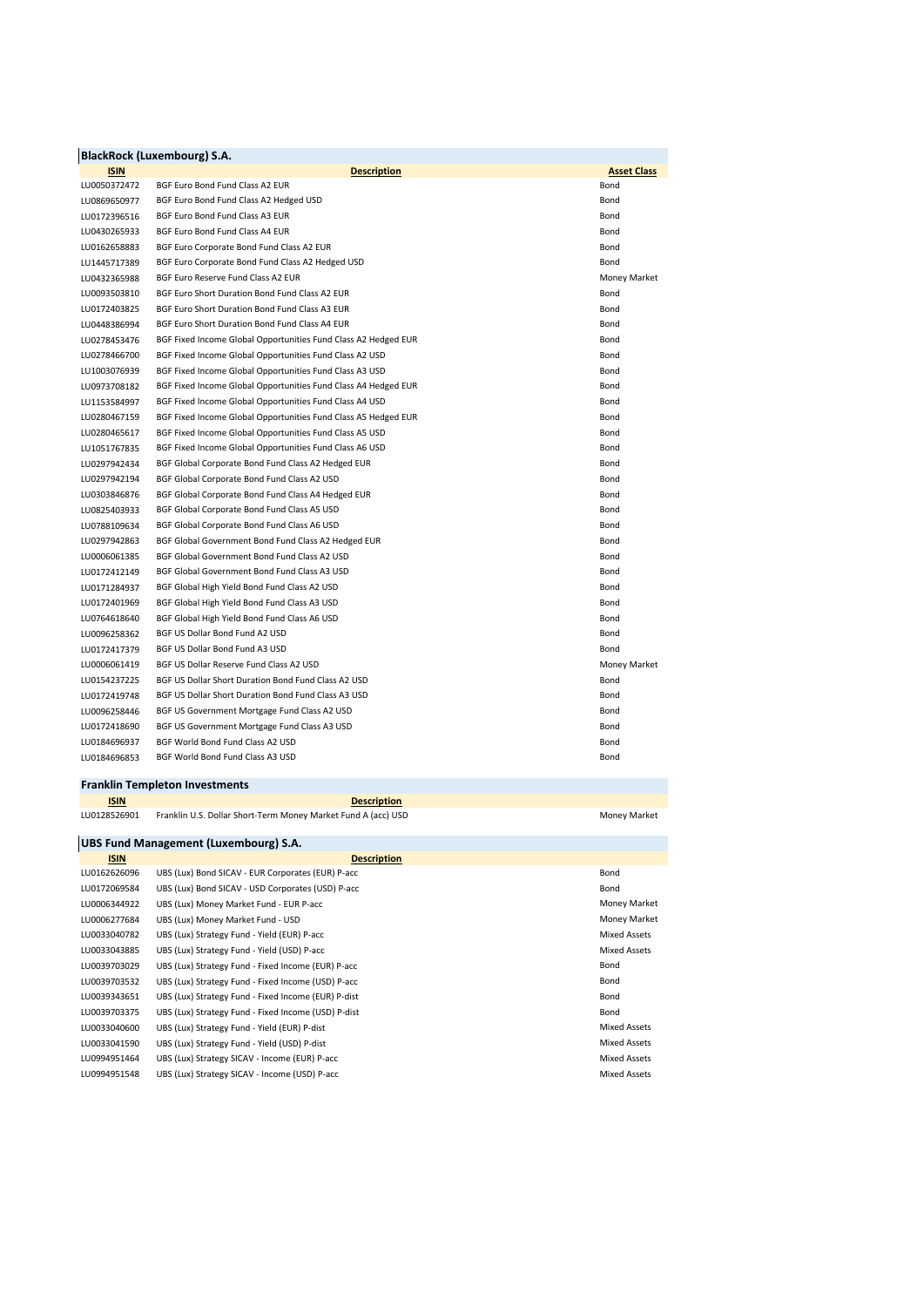| Schroder Investment Management (Europe) S.A. |                                                                                                |                     |  |
|----------------------------------------------|------------------------------------------------------------------------------------------------|---------------------|--|
| <b>ISIN</b>                                  | <b>Description</b>                                                                             |                     |  |
| LU0106235533                                 | Schroder International Selection Fund - EURO Bond A Accumulation                               | Bond                |  |
| LU0093472081                                 | Schroder International Selection Fund - EURO Bond A Distribution                               | Bond                |  |
| LU0113257694                                 | Schroder International Selection Fund - EURO Corporate Bond A Accumulation                     | Bond                |  |
| LU0607220562                                 | Schroder International Selection Fund - EURO Corporate Bond A Accumulation EUR Duration Hedged | Bond                |  |
| LU0425487740                                 | Schroder International Selection Fund - EURO Corporate Bond A Distribution                     | Bond                |  |
| LU1293074719                                 | Schroder International Selection Fund - EURO Credit Absolute Return A Accumulation             | Bond                |  |
| LU1293075104                                 | Schroder International Selection Fund - EURO Credit Absolute Return A Distribution             | <b>Bond</b>         |  |
| LU0995119665                                 | Schroder International Selection Fund - EURO Credit Conviction A Accumulation                  | Bond                |  |
| LU0995120242                                 | Schroder International Selection Fund - EURO Credit Conviction A Distribution                  | Bond                |  |
| LU0106235962                                 | Schroder International Selection Fund - EURO Government Bond A Accumulation                    | Bond                |  |
| LU0053903893                                 | Schroder International Selection Fund - EURO Government Bond A Distribution                    | Bond                |  |
| LU0849399786                                 | Schroder International Selection Fund - EURO High Yield A Accumulation                         | Bond                |  |
| LU0849400543                                 | Schroder International Selection Fund - EURO High Yield A Distribution                         | Bond                |  |
| LU0136043394                                 | Schroder International Selection Fund - EURO Liquidity A Accumulation                          | Money Market        |  |
| LU0106234643                                 | Schroder International Selection Fund - EURO Short Term Bond A Accumulation                    | Bond                |  |
| LU0085618261                                 | Schroder International Selection Fund - EURO Short Term Bond A Distribution                    | Bond                |  |
| LU0106256372                                 | Schroder International Selection Fund - Global Bond A Accumulation                             | Bond                |  |
| LU0694808618                                 | Schroder International Selection Fund - Global Bond A Accumulation EUR Hedged                  | Bond                |  |
| LU0890606485                                 | Schroder International Selection Fund - Global Bond A Accumulation USD Hedged                  | Bond                |  |
| LU0012050992                                 | Schroder International Selection Fund - Global Bond A Distribution                             | Bond                |  |
| LU0694810861                                 | Schroder International Selection Fund - Global Bond A Distribution EUR Hedged QF               | Bond                |  |
| LU0106258311                                 | Schroder International Selection Fund - Global Corporate Bond A Accumulation                   | Bond                |  |
| LU0201324851                                 | Schroder International Selection Fund - Global Corporate Bond A Accumulation EUR Hedged        | Bond                |  |
| LU0053903380                                 | Schroder International Selection Fund - Global Corporate Bond A Distribution                   | Bond                |  |
| LU0201325072                                 | Schroder International Selection Fund - Global Corporate Bond A Distribution EUR Hedged QF     | Bond                |  |
| LU1737068558                                 | Schroder International Selection Fund - Global Credit Income A Accumulation                    | Bond                |  |
| LU1514167722                                 | Schroder International Selection Fund - Global Credit Income A Accumulation EUR Hedged         | Bond                |  |
| LU1514167136                                 | Schroder International Selection Fund - Global Credit Income A Distribution                    | Bond                |  |
| LU1514168027                                 | Schroder International Selection Fund - Global Credit Income A Distribution EUR Hedged QF      | Bond                |  |
| LU0776412461                                 | Schroder International Selection Fund - Global Diversified Growth A Accumulation USD Hedged    | <b>Mixed Assets</b> |  |
| LU0189893018                                 | Schroder International Selection Fund - Global High Yield A Accumulation                       | Bond                |  |
| LU0205194797                                 | Schroder International Selection Fund - Global High Yield A Distribution                       | Bond                |  |
| LU0757359368                                 | Schroder International Selection Fund - Global Multi-Asset Income A Accumulation               | <b>Mixed Assets</b> |  |
| LU0757360457                                 | Schroder International Selection Fund - Global Multi-Asset Income A Accumulation EUR Hedged    | <b>Mixed Assets</b> |  |
| LU0757359954                                 | Schroder International Selection Fund - Global Multi-Asset Income A Distribution               | <b>Mixed Assets</b> |  |
| LU1420362151                                 | Schroder International Selection Fund - Global Multi Credit A Accumulation EUR Hedged          | Bond                |  |
| LU1420362409                                 | Schroder International Selection Fund - Global Multi Credit A Distribution EUR Hedged QV       | Bond                |  |
| LU0201322137                                 | Schroder International Selection Fund - Strategic Bond A Accumulation                          | Bond                |  |
| LU0201323531                                 | Schroder International Selection Fund - Strategic Bond A Accumulation EUR Hedged               | Bond                |  |
| LU0216291897                                 | Schroder International Selection Fund - Strategic Bond A Distribution                          | Bond                |  |
| LU0471239094                                 | Schroder International Selection Fund - Strategic Bond A Distribution EUR Hedged QV            | Bond                |  |
| LU1046235732                                 | Schroder International Selection Fund - Strategic Credit A Accumulation EUR Hedged             | Bond                |  |
| LU1046236037                                 | Schroder International Selection Fund - Strategic Credit A Distribution EUR Hedged QF          | Bond                |  |
| LU0106260564                                 | Schroder International Selection Fund - US Dollar Bond A Accumulation                          | Bond                |  |
| LU0291343597                                 | Schroder International Selection Fund - US Dollar Bond A Accumulation EUR Hedged               | Bond                |  |
| LU0083284397                                 | Schroder International Selection Fund - US Dollar Bond A Distribution                          | Bond                |  |
| LU0671503091                                 | Schroder International Selection Fund - US Dollar Bond A Distribution EUR Hedged QF            | Bond                |  |
| LU0136043808                                 | Schroder International Selection Fund - US Dollar Liquidity A Accumulation                     | Money Market        |  |
| LU2343327081                                 | Schroder International Selection Fund - Carbon Neutral Credit                                  | <b>Mixed Assets</b> |  |
|                                              |                                                                                                |                     |  |